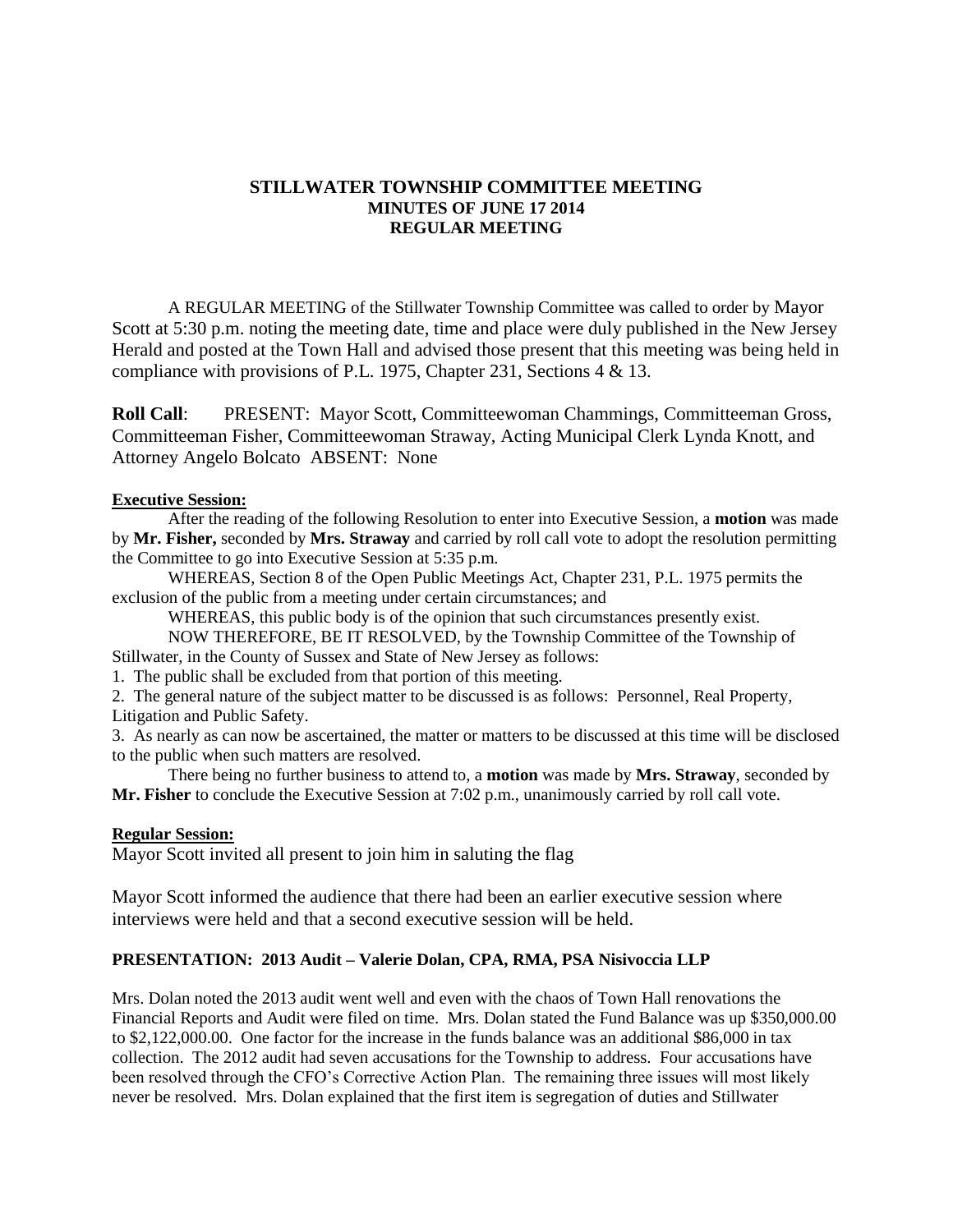Township has only two full-time office employees and many part-time so few do the work of many. Also Stillwater Township does not have an accumulated fix asset listing and Mrs. Dolan said it is not cost effective for Stillwater to pay for the listing. Mr. Gross asked about the debt ratio. Mrs. Dolan said Stillwater Township has only borrowed .296 percent and is allowed three (3%) percent. Mrs. Dolan noted that there were 67 municipal tax liens and stated it is very important for all tax liens to be foreclosed on to allow the properties to be sold and returned to the tax roll because the Township still pays the County and the schools even if the Township is not receiving any revenue. Mayor Scott thanked Mrs. Dolan for her report.

### **STILLWATER TOWNSHIP SUSSEX COUNTY**

### **RESOLUTION 2014-072**

## **GOVERNING BODY CERTIFICATION OF THE ANNUAL AUDIT**

**WHEREAS**, N.J.S.A. 40A:5-4 requires the governing body of every local unit to have made an annual audit of its books, accounts and financial transactions, and

**WHEREAS**, The Annual Report of Audit for the year 2013 has been filed by a Registered Municipal Accountant with the Municipal Clerk as per the requirements of N.J.S. 40A:5-6, and a copy has been received by each member of the governing body, and

**WHEREAS**, The Local Finance Board has promulgated a regulation requiring that the governing body of each municipality shall by resolution certify to the Local Finance Board of the State of New Jersey that all members of the governing body have reviewed, as a minimum, the sections of the annual audit entitled "General Comments" and "Recommendations", and

**WHEREAS**, The members of the governing body have personally reviewed as a minimum the Annual Report of Audit, and specifically the sections of the Annual Audit entitled "General Comments" and "Recommendations", as evidenced by the group affidavit form of the governing body, and

**WHEREAS**, such resolution of certification shall be adopted by the Governing Body no later than forty-five days after the receipt of the annual audit, as per the regulations of the Local Finance Board, and

**WHEREAS**, all members of the governing body have received and have familiarized themselves with, at least, the minimum requirements of the Local Finance Board of the State of New Jersey, as stated aforesaid and have subscribed to the affidavit, as provided by the Local Finance Board, and

**WHEREAS**, failure to comply with the promulgations of the Local Finance Board of the State of New Jersey may subject the members of the local governing body to the penalty provisions of R.S. 52:27BB-52 – to wit:

R.S. 52:27BB-52 – "A local officer or member of a local governing body who, after a date fixed for compliance, fails or refuses to obey an order of the director (Director of Local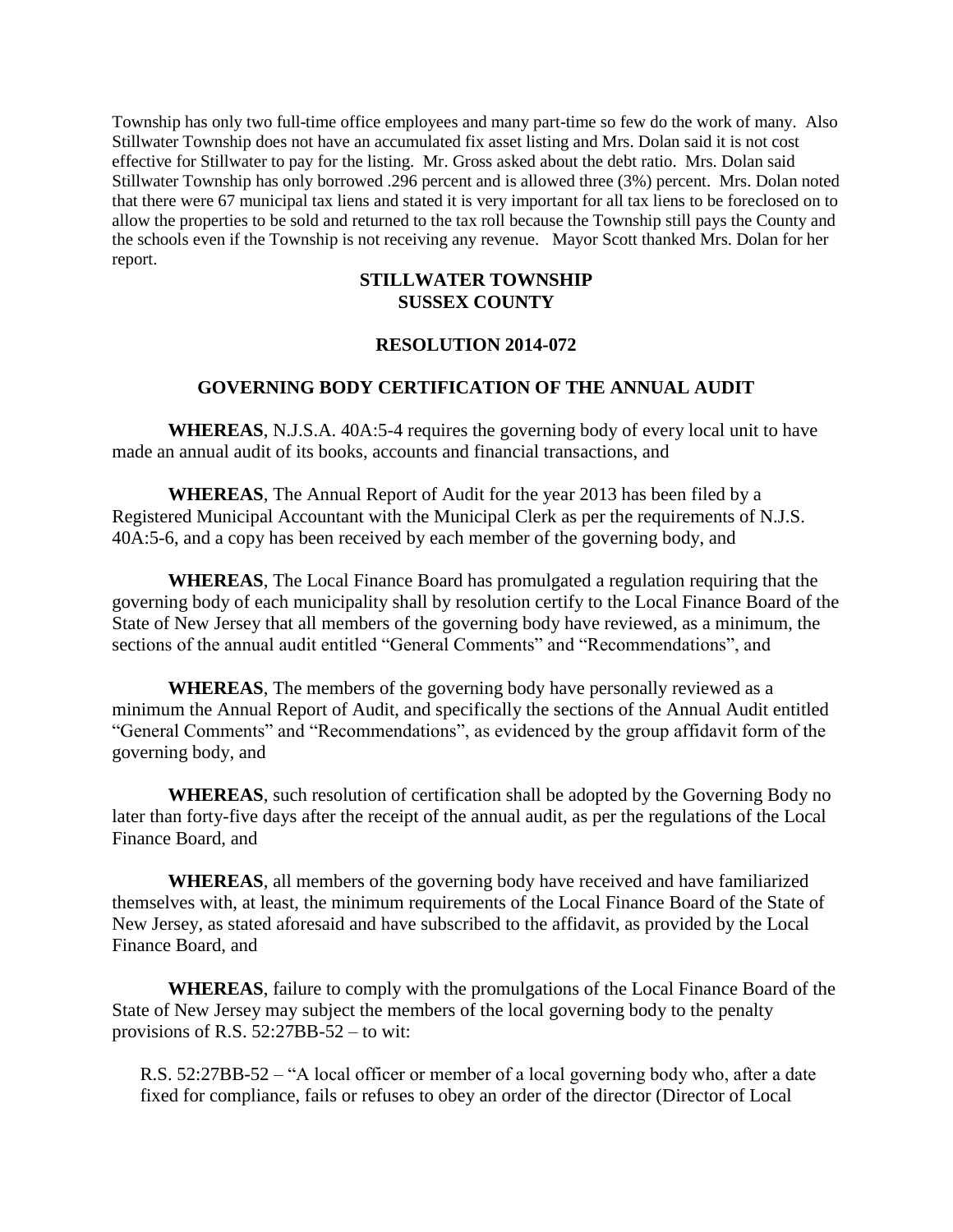Government Services), under the provisions of this Article, shall be guilty of a misdemeanor and, upon conviction, may be fined not more than one thousand dollars (\$1,000.00) or imprisoned for not more than one year, or both, in addition shall forfeit his office."

**NOW, THEREFORE, BE IT RESOLVED** That the Township Committee of the Township of Stillwater does hereby state that it has complied with N.J.A.C. 5:30-6.5 and does hereby submit a certified copy of this resolution and the required affidavit to said Board to show evidence of said compliance.

**Mrs. Straway** made a **motion** to approve the Resolution 2014-072, seconded by Mr. **Fisher**. **Roll Call Vote**: Ms. Chammings, yes, Mr. Fisher, yes, Mr. Gross, yes, Mrs. Straway, yes and Mayor Scott, yes – Resolution 2014-072 was adopted

### **PRESENTATION: Kittatinny Regional High School Budget – Craig Hutchenson, Superintendent and Kathy Kane, Business Administrator**

Mr. Hutcheson and Mrs. Kane provided a presentation on the 2014-2015 Kittatinny Regional High School budget. Mr. Hutcheson stated he was now Superintendent of Schools for Kittatinny Regional High School and McKewon Elementary School in Hampton. This shared service provides a savings for both schools. In this current budget there will be an increase of \$21.10 per \$100,000 valuation. The entire power point presentation is available for viewing on the Kittatinny Regional High School website. A brief question and answer period followed the presentation.

**CONSENT AGENDA:** All matters listed below are considered routine in nature and will be enacted by one motion. There will be no separate discussion of the items. If any discussion is desired, that particular item will be removed from the consent agenda and will be considered separately on the regular agenda.

**MINUTES:** May 20, 2014 Regular and Executive Minutes

| <b>RESOLUTIONS:</b> | 2014-065 Renewal of Liquor Licenses                        |
|---------------------|------------------------------------------------------------|
|                     | 2014-066 Durso Refund of Zoning Board of Adjustment Escrow |
|                     | 2014-067 Katz Refund of Zoning Board of Adjustment Escrow  |
|                     | 2014-068 Amending 2014 Budget                              |

**REPORTS:** Tax Department Report of May 2014 Building Department Report of May 2014

**Mrs. Straway** made a **motion** to approve the Consent Agenda, seconded by **Mr. Fisher**. **Roll Call Vote**: Ms. Chammings, yes, Mr. Fisher, yes, Mr. Gross, yes, Mrs. Straway, yes and Mayor Scott, yes – the Consent Agenda was approved.

**RESOLUTION 2014-069** Appointing Lynda Knott as Municipal Clerk

**Mrs. Straway** made a **motion** to approve the Resolution 2014-069, seconded by Mr. **Fisher**. **Roll Call Vote**: Ms. Chammings, yes, Mr. Fisher, yes, Mr. Gross, yes, Mrs. Straway, yes and Mayor Scott, yes – Resolution 2014-069 was adopted.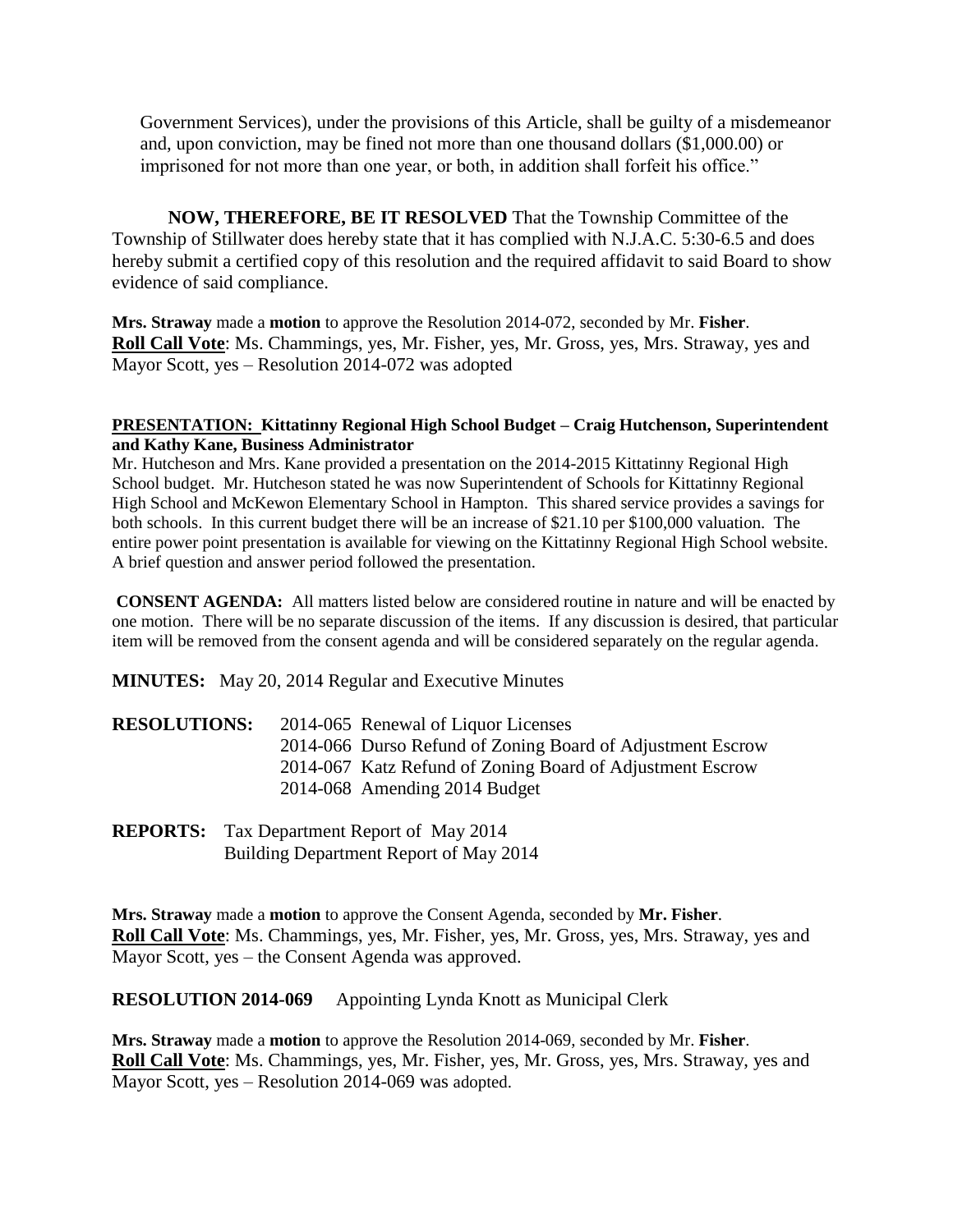**RESOLUTION 2014-070** Authorizing 9-1-1 Shared Service Agreement with Sussex County

**Mr. Gross** made a **motion** to approve the Resolution 2014-070, seconded by Mr. **Fisher**. **Roll Call Vote**: Ms. Chammings, yes, Mr. Fisher, yes, Mr. Gross, yes, Mrs. Straway, yes and Mayor Scott, yes – Resolution 2014-070 was adopted.

### **2014 Bill List Cycle # 9:** \$207,322.11

**RESOLUTION 2014-071** Authorizing Payment of Bills

Motion by **Mr. Gross**, seconded by **Mr. Fisher** to approve the 2014 Bills List and Resolution 2014-071 Payment of Bills for Cycle #9 minus PO #3729 for \$95.59**.**

**Roll Call Vote**: Ms. Chammings, yes, Mr. Fisher, yes, Mr. Gross, yes, Mrs. Straway, yes and Mayor Scott, yes – Resolution 2014-069 was adopted.

### **Amendments to the Agenda: None**

**Open Public Session:** Mayor Scott invited members of the public to speak.

John Nelson, 6 Logwood Trail, Newton is representing Crandon Lakes Association. Mr. Nelson stated the Crandon Lakes Association is disputing the formula calculated for snow removal for 2013. Mr. Nelson said that Hampton Township supplies grits to Crandon Lakes but Stillwater Township does not. Mr. Nelson noted that Crandon Lakes Association feels that the grits should be supplied because Crandon Lakes Association pays substantially more for the grits than Stillwater Township. Mr. Nelson added he noticed the small print on the voucher states that if a vendor signs for the payment they agree with the amount. Mr. Nelson asked the Township Committee if they would consider adding an addendum to the voucher allowing Crandon Lakes Association to be paid the stated amount and then negotiate for the additional reimbursement they feel they are entitled. Committeewoman Straway asked Mr. Nelson to wait until the Township's new attorney is present for comment. Attorney Bolcato advised the Township Committee not to agree to the addendum but wait until the final figure is determined before paying Crandon Lakes Association.

Jackie Espinioza, Stillwater Township's JCP&L representative, shared with the Township Committee and audience updates from JCP&L including communications enhancements and their commitment to improving reliability of service. Ms. Espinioza invited the Township Committee to the RDO Tour of their new dispatch center in Morristown on Thursday, June 19, 2014.

Frank Russo, 912 Poplar Terrace, Stillwater discussed his interest in purchasing property from Stillwater Township. The two parcels are Block 302, Lot 1 and Block 301, Lot 7. The Clerk will speak with the Tax Assessor and have her give a value to these lots and the Clerk will also speak with the Zoning Officer for her opinion on whether or not the large lot is considered a building lot. Mayor Scott noted all adjourning property owners would be notified of their request and that they too may bid on the lots.

Seeing no one else wishing to speak Mayor Scott closed this portion of the meeting.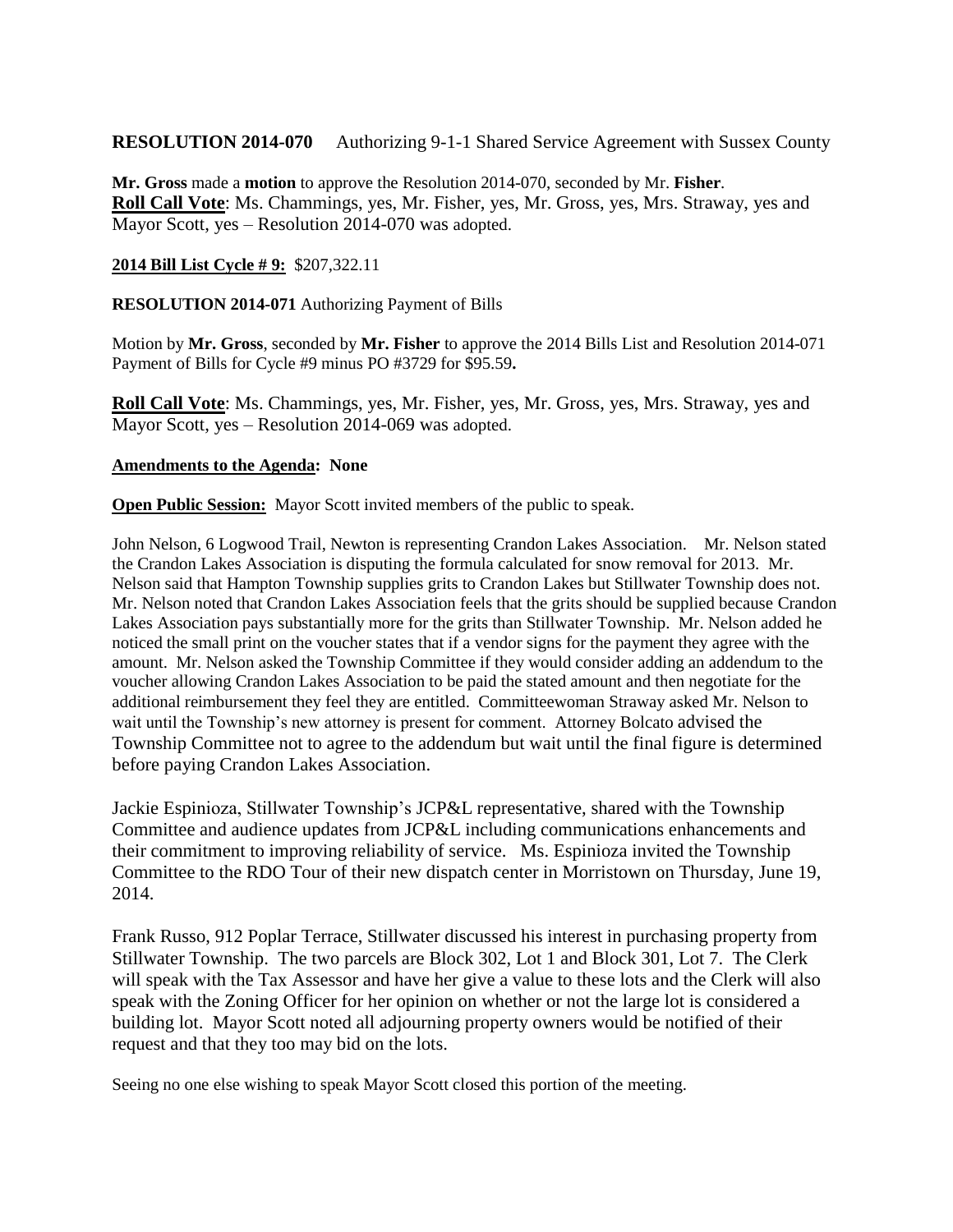#### **COMMITTEE REPORTS:**

**Mr. Gross**: Stated there were no Zoning Board applications in May and the next meeting is scheduled for June 30, 2014.

**Mr. Fisher:** Reminded all that Stillwater Day was Saturday, June 21, 2014. The Miss Stillwater contest would be held at 2 p.m. and at dusk would be the fireworks display. Mr. Fisher stated the DPW had purchased the supplies needed for him to insulate and sheetrock the new sheds at the recycle center and he would be working on that soon. Mr. Fisher noted the EMS has been actively seeking new members.

**Ms. Chammings:** Reported the Environmental Commission discussed updating the recycling ordinance to new SCUMA standards. Ms. Chammings noted trees marked for removal for the Middleville Road Phase II project. Ms. Chammings asked the Clerk to check with the Municipal Engineer if the storm water drains specified in the Middleville Road Phase II project are the new type endorsed by the DEP. Ms. Chammings said the next Planning Board meeting would be on Wednesday, June 18, 2014 and stated the Sussex County Agricultural Board will be sending flyers to the Township on the "Right to Farm".

**Mrs. Straway:** Reported the Sustainable Jersey Green Team had enough actions for Bronze level status. Mrs. Straway noted the Green Team would be present at Stillwater Day and that the following Saturday, June 28, 2014 they would hold the first day of the River Clean-Up.

**Mayor Scott:** No report.

#### **OLD BUSINESS:**

### **ORDINANCE 2014-011 AMENDING ARTICLE II OF CHAPTER 195 OF THE CODE OF THE TOWNSHIP OF STILLWATER ENTITLED "FIRE PREVENTION" TO PROVIDE FOR ENFORCEMENT OF THE UNIFORM FIRE SAFETY CODE BY THE SUSSEX COUNTY FIRE MARSHALL - Public Hearing and Adoption**

**WHEREAS,** the Township of Stillwater heretofore adopted Article II of Chapter 195 of the Code of the Township of Stillwater entitled "Fire Prevention" to provide that the Township of Stillwater shall enforce the Uniform Fire Safety Act, pursuant to the provisions of N.J.S.A. 52:27D-202; and

**WHEREAS**, the Township of Stillwater is desirous of having the Sussex County Fire Marshall enforce the Uniform Fire Code in the Township of Stillwater effective July 1, 2014; and

**WHEREAS**, Chapter 195 of the Code of the Township of Stillwater must be amended to allow therefore.

**NOW, THEREFORE, BE IT ORDAINED** by the Township Committee of the Township of Stillwater as follows:

### **SECTION I.**

Article II of Chapter 195 of the Code of the Township of Stillwater is hereby repealed in its entirety and replaced with the following: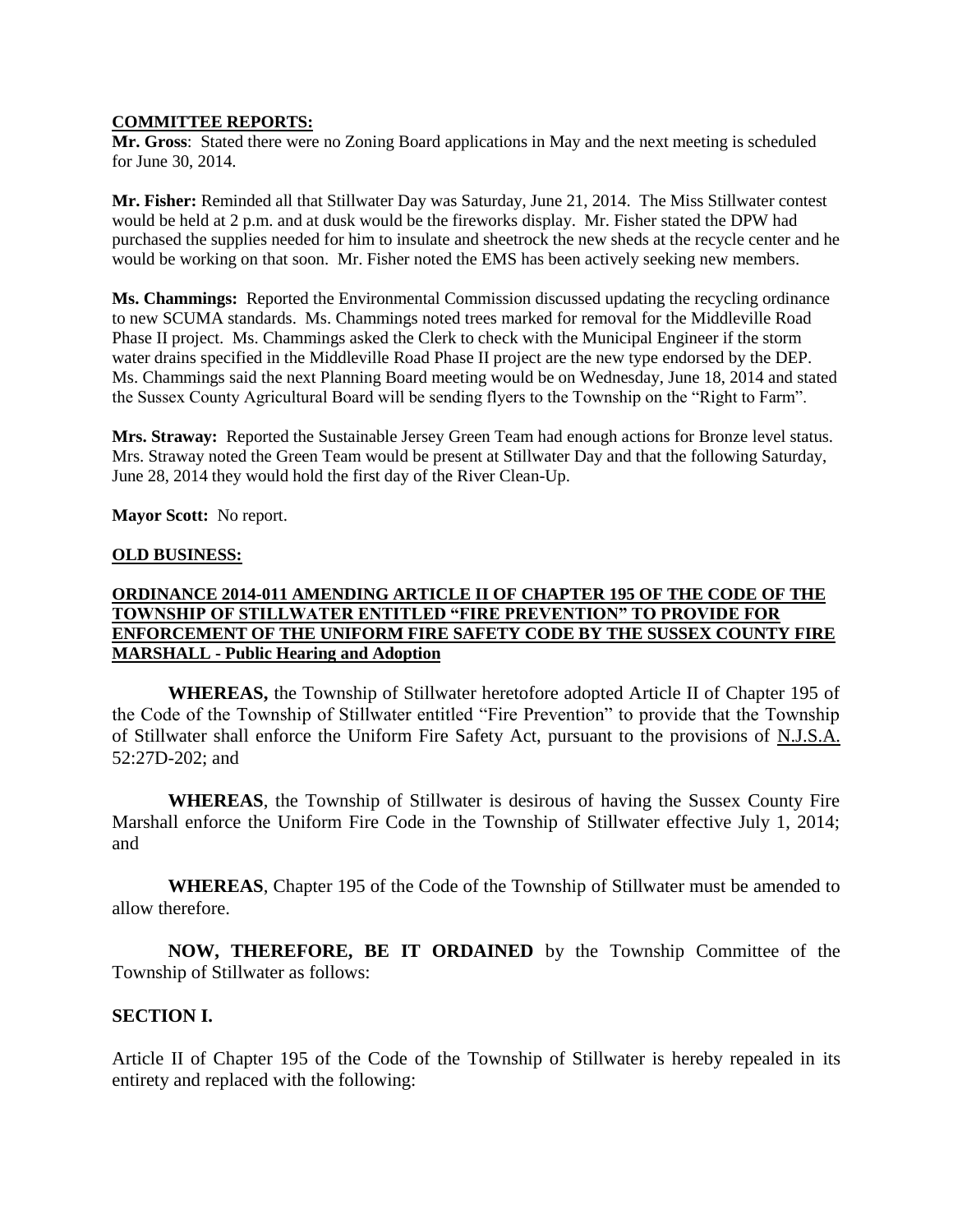# **§ 195-7. Enforcement of statute.**

Pursuant to § 11 of the Uniform Fire Safety Act (P.L. 1983, c. 383), N.J.S.A. 52:27D-202, the New Jersey Uniform Code shall be enforced by the County of Sussex.

# **§ 195-8. Local enforcement agency; establishment.**

The local enforcing agency shall be the County of Sussex.

# **§ 195-9. Duties of agency.**

The Sussex County Fire Marshall shall enforce the Uniform Fire Safety Act and the codes and regulations adopted thereunder in in all buildings, structures and premises within the established boundaries of the Township of Stillwater covered by the Act and the codes and regulations and shall faithfully comply with the requirements of the Uniform Fire Safety Act and the New Jersey Uniform Fire Code.

## **§ 195-10. Inspections**

The Sussex County Fire Marshall shall conduct all life hazard and non-life hazard building inspections. The Sussex County Fire Marshall shall carry out the periodic inspection of life hazard uses or whenever conditions which constitute an imminent hazard are found to exist as required by the Uniform Fire Code on behalf of the Commissioner of Community Affairs.

# **§ 195-11. Appeals.**

Pursuant to §§ 15 and 17 of the Uniform Fire Safety Act, N.J.S.A. 52:27D-206 and 52:27D-208, any person aggrieved by any order of the Sussex County Fire Marshall shall have the right to appeal to the Construction Board of Appeals of Sussex County. The appeal shall be filed with the Construction Board of Appeals by the  $15<sup>th</sup>$  day after the receipt by the person of notice of the ruling, action, order or notice complained of.

## **§ 195-12. Permit fees.**

The permit fees will be established by the County of Sussex.

## **§ 195-13. Fire incident reports.**

Fire incident reports shall be made available to interested parties after such parties make a request, in writing, to the Sussex County Fire Marshall for such reports.

## **§ 195-14. Recordkeeping of activities.**

The Sussex County Fire Marshall shall maintain all records of its activities on file.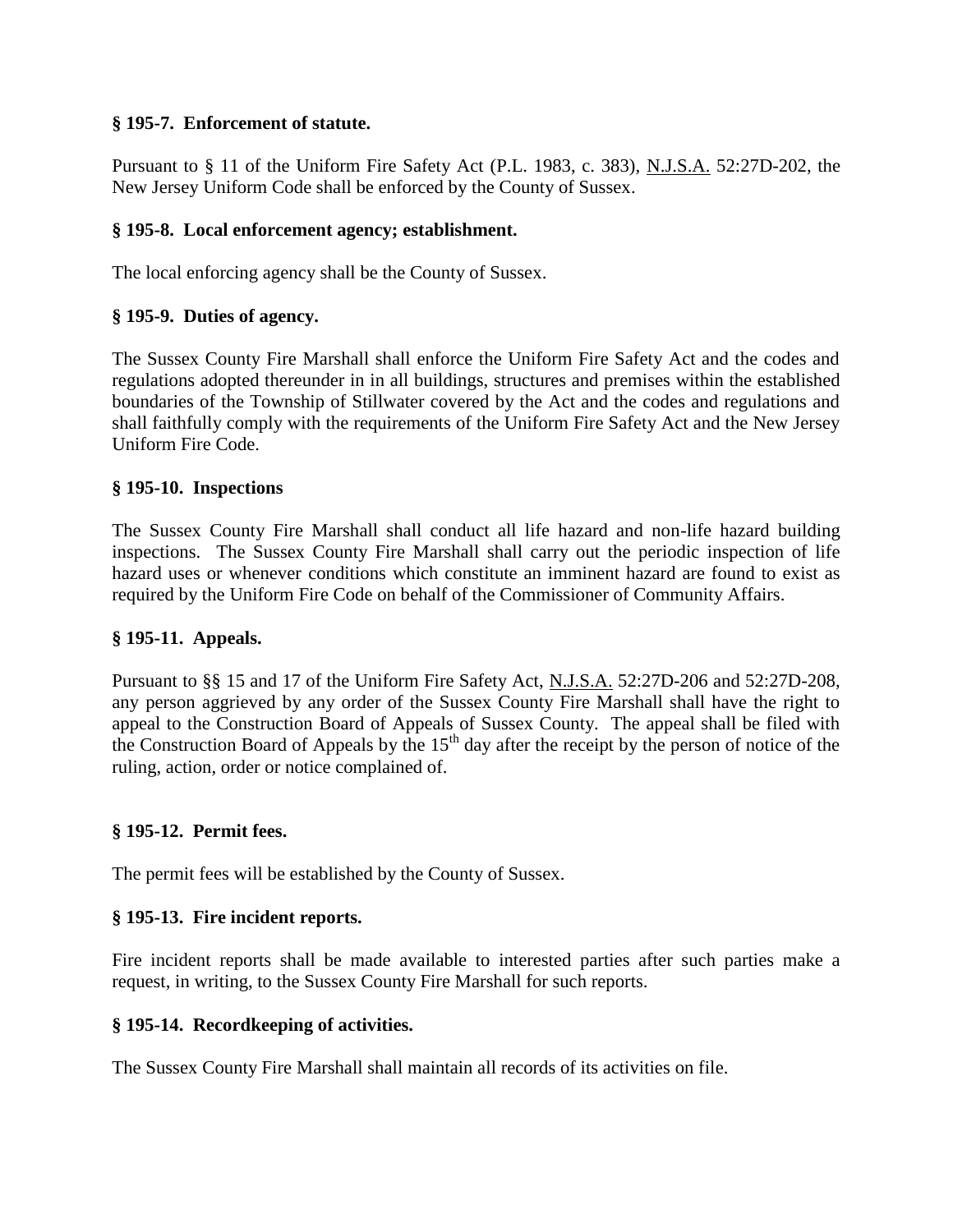## **§ 195-15. Violation and penalties.**

Violations and penalties shall be as prescribed by N.J.S.A. 52:27D-207 through 52:27D-211 and as set forth in the New Jersey Administrative Code pursuant to duly adopted regulations by the Department of Community Affairs.

# **SECTION II. When Effective**

This ordinance shall take effect on July 1, 2014 after passage and publication as required by law.

Upon Motion by Mr. Gross, seconded by Mr. Fisher and **Roll Call Vote**: Ms. Chammings, yes, Mr. Fisher, yes, Mr. Gross, yes, Mrs. Straway, yes and Mayor Scott, yes – Ordinance 2014-011 was opened to the public for discussion. Seeing no one who wanted to speak Mayor Scott closed this portion of the meeting.

Upon Motion by Mr. Gross, seconded by Mr. Fisher and **Roll Call Vote**: Ms. Chammings, yes, Mr. Fisher, yes, Mr. Gross, yes, Mrs. Straway, yes and Mayor Scott, yes – Ordinance 2014-011 was adopted.

### **NEW BUSINESS**

# **ORDINANCE 2014-012 AMENDING ORDINANCE 2014-006 FIXING THE SALARY AND WAGES FOR TOWNSHIP EMPLOYEES AND OFFICIALS [Public Hearing and Adoption July 1, 2014]**

Upon Motion by Mrs. Straway, seconded by Mr. Fisher and **Roll Call Vote**: Ms. Chammings, yes, Mr. Fisher, yes, Mr. Gross, yes, Mrs. Straway, yes and Mayor Scott, yes – Ordinance 2014-012 was Introduced and adopted.

The Clerk noted Pass It Along wanted permission from the Township to have their bicycle fund raiser pass through Stillwater Township.

Upon Motion by Ms. Chammings, seconded by Mrs. Straway and **Roll Call Vote**: Ms. Chammings, yes, Mr. Fisher, yes, Mr. Gross, yes, Mrs. Straway, yes and Mayor Scott, yes – Pass It along was granted permission to use Township roads for its fund raiser or Sunday, September 14, 2014.

### **Open Public Session:** Mayor Scott invited the public to speak on any matter.

Mrs. Margaret Emmets, Swartswood Lake Association, said it was at their meeting they had learned about the new storm water drains from the DEP. They will be receiving information and mailing the same to 140 member residents. Mrs. Emmets also said they have seen more areas of water chestnuts in the lake and will be doing a water chestnut clean-up the week after the fourth of July. Mrs. Emmets noted the water chestnuts are annual plants and removing them before they seed will be best.

Mr. Nelson, 6 Logwood Trail, Newton noted that gyspy moth casings have been seen on the Hampton Township side of Crandon Lakes.

Seeing no one else wishing to speak Mayor Scott closed this portion of the meeting.